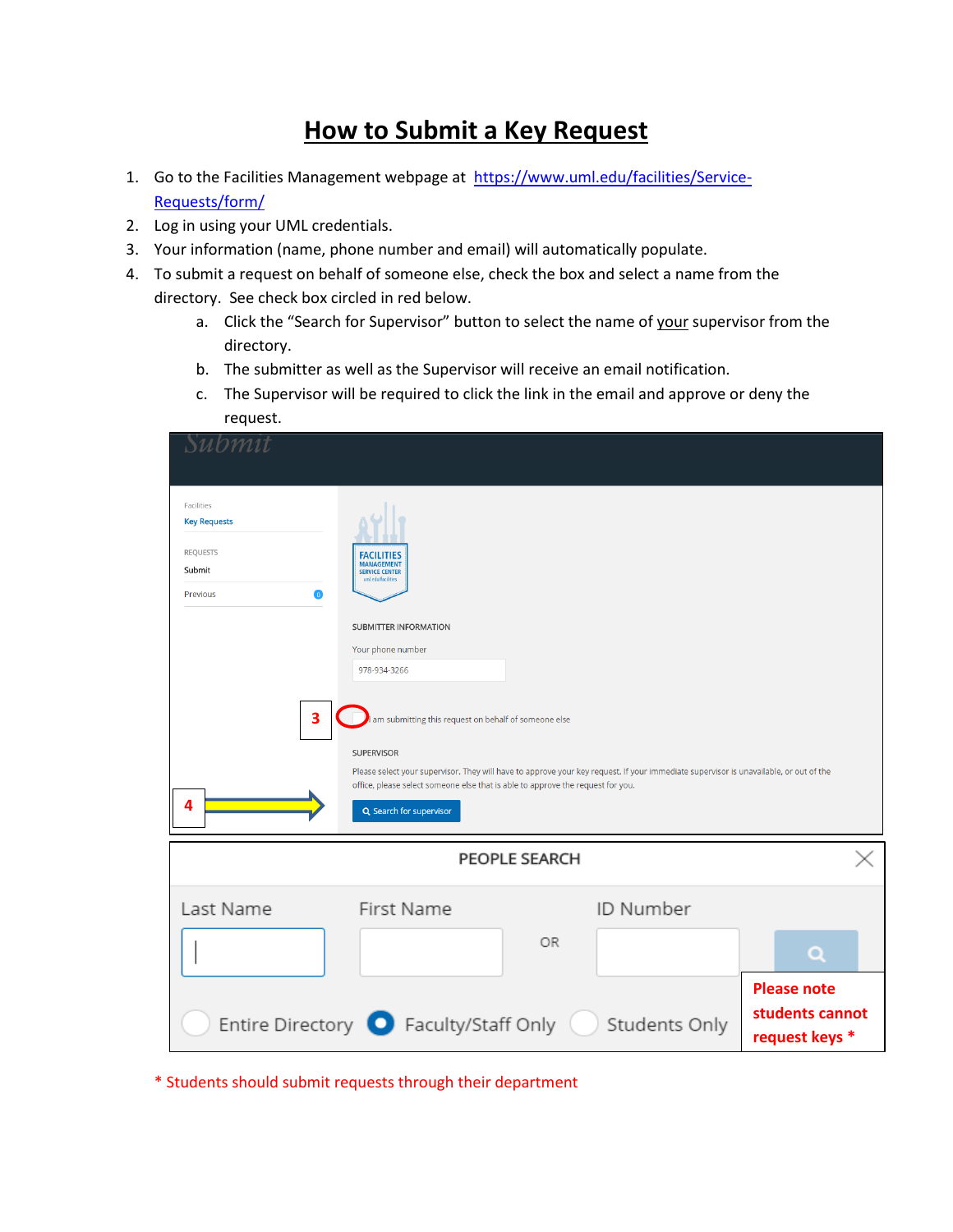## 5. Once supervisor name is selected their information will populate. See image below.

| <b>SUPERVISOR</b>              |                                                                                                                                                                                                                          |  |  |
|--------------------------------|--------------------------------------------------------------------------------------------------------------------------------------------------------------------------------------------------------------------------|--|--|
|                                | Please select your supervisor. They will have to approve your key request. If your immediate supervisor is unavailable, or out of the<br>office, please select someone else that is able to approve the request for you. |  |  |
|                                | Q Search for supervisor                                                                                                                                                                                                  |  |  |
| Name                           | Renee Morin                                                                                                                                                                                                              |  |  |
| Email                          | Renee_Morin@uml.edu                                                                                                                                                                                                      |  |  |
| Department                     | <b>Facilities Business Operation</b>                                                                                                                                                                                     |  |  |
| Title                          | Facilities Work Order Coord                                                                                                                                                                                              |  |  |
| <b>Supervisor Phone Number</b> |                                                                                                                                                                                                                          |  |  |
| 978-934-2739                   |                                                                                                                                                                                                                          |  |  |

## 6. Select your key pick up location from the dropdown.

| <b>PICKUP</b>                            |   |
|------------------------------------------|---|
| Where you would like to pick the key up? |   |
| Select a pickup location                 | v |
| Select a pickup location                 |   |
| Wannalancit Service Center               |   |
| <b>University Crossing UCAPS</b>         |   |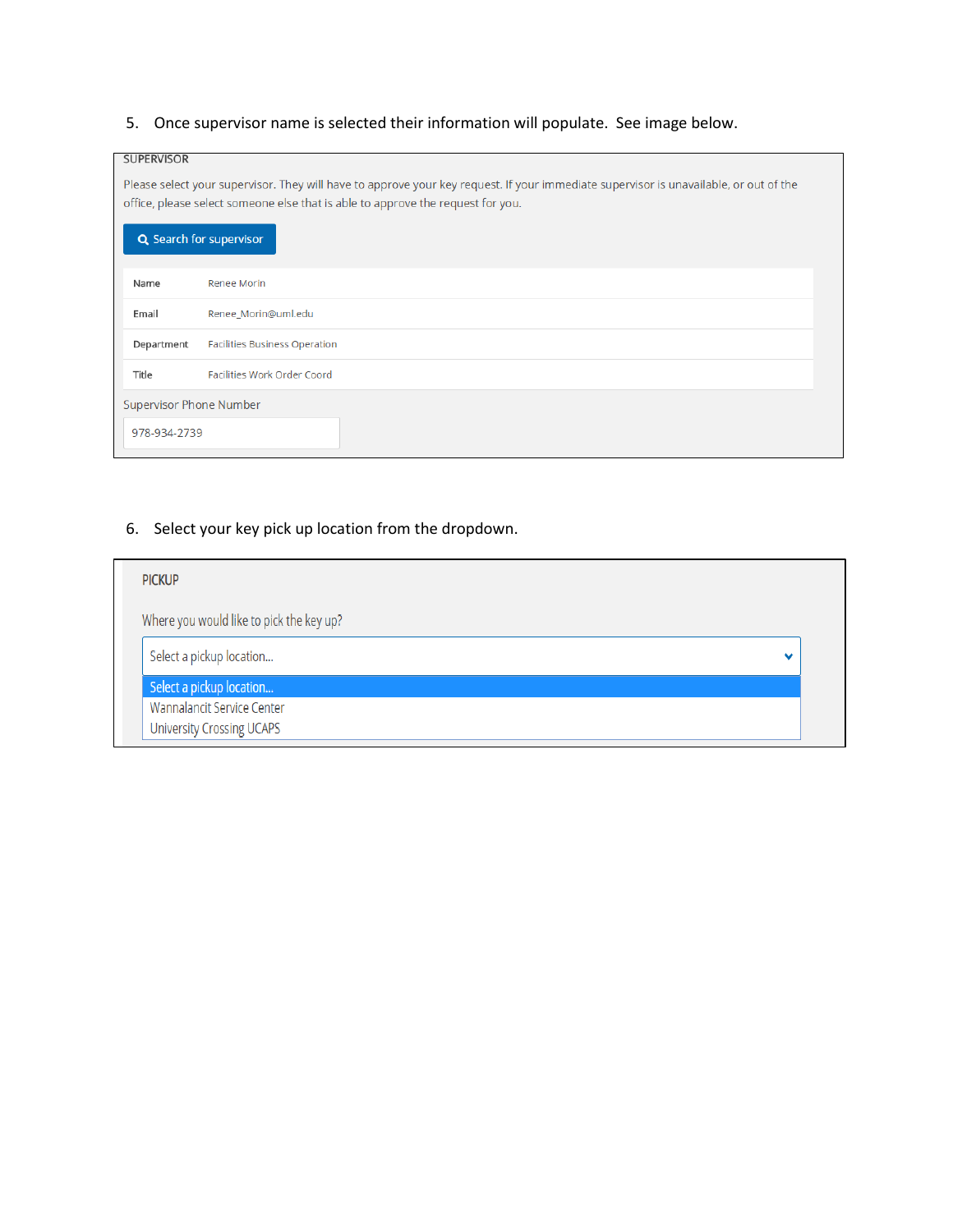7. Check the box if someone other than the key holder, supervisor or submitter will be picking up this request. Select name from the directory.

| Where you would like to pick the key up?                                                                                                                                                              |              |
|-------------------------------------------------------------------------------------------------------------------------------------------------------------------------------------------------------|--------------|
| Select a pickup location                                                                                                                                                                              | $\checkmark$ |
|                                                                                                                                                                                                       |              |
|                                                                                                                                                                                                       |              |
| √ Someone other than the key holder, the supervisor, or the submitter will be picking up this request<br>Please select the person that will be picking up this request.<br>Q Search for pickup person |              |

|           |                                                            | PEOPLE SEARCH |           |  |
|-----------|------------------------------------------------------------|---------------|-----------|--|
| Last Name | First Name                                                 |               | ID Number |  |
|           |                                                            | OR            |           |  |
|           | Entire Directory <b>O</b> Faculty/Staff Only Students Only |               |           |  |